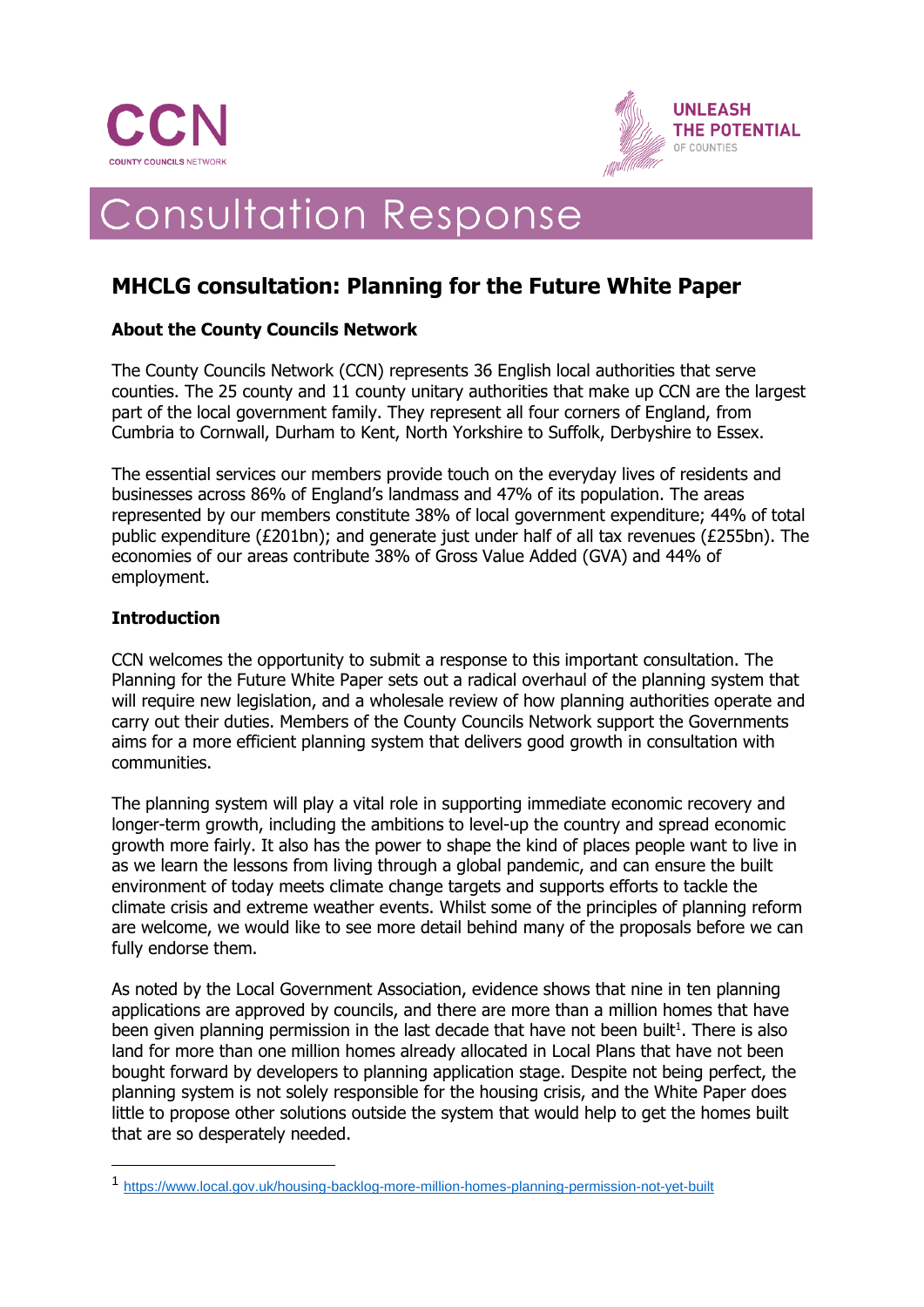The White Paper puts forward proposals that seem to be based on little evidence, focusing on providing more certainty for developers, whilst providing little to no powers for local authorities to use that protect them against the penalties of not meeting targets through the housing delivery test. Moreover, the proposals as set out in their current form set out very little detail on wider place-making principles such as wider growth matters like employment space, infrastructure, transport and green space which are vital elements that help to create sustainable places.

CCN's key points of response to the specific proposals in the White Paper are:

- We support the principles of simplifying local plans**, but need to see much more detail about the proposed approach to zoning**. Little detail is given about how the differing zonal areas being will be applied in different locations, for example urban versus rural. CCN member authorities often straddle both rural and urban areas, and it will be vital to ensure that the system can be responsive to all environments, balancing the need to protect land that needs to be protected whilst also ensuring that growth can happen in a managed way that contributes to levelling-up the country.
- Many of the proposals place many more burdens on councils **and we therefore urge that local planning authorities are properly resourced** to allow them to carry out the additional functions that would be required of them.
- **We advocate for a much stronger approach to strategic spatial planning,**  particularly in light of the proposal to remove the Duty to Cooperate. This gives an opportunity to consider how planning across broader geographies could assist in vision setting and aligning long term spatial, economic, environmental and infrastructure priorities. This would also help consider broader place-making principles.
- We welcome the principle of reform to the existing system of developer contributions**, but have concerns how the proposed approach would play out across the country and whether it would meet the criteria set out** within the consultation.
- **We call for a much stronger emphasis on sustainability and responding to climate change.** At present, we believe the White Paper is a missed opportunity to embed strong principles and policies for tackling climate change and ensuring a zero carbon future. In addition, much more detail is needed on the proposed 'Sustainability Test' before we can endorse this approach.

We are also pleased to submit alongside our response a new report, Planning reforms and the role of strategic planning, written by strategic planning expert Catriona Riddell. The report sets out a new approach to planning strategically that would involve all local authorities within an area coming together with key partners to set a vision for growth and test the best spatial growth strategies, and provides a potential solution to the strategic planning void that will be created with the abolition of the Duty to Cooperate. Further details of this work can within this response and in the accompanying report.

This new report complements CCN's previous work on strategic planning, including a previous report published in 2018 County Councils & Strategic Planning<sup>2</sup>, which set out a comprehensive review of both statutory and non-statutory strategic planning activity happening across the country. That work set out, as CCN has long argued, that the current

<sup>2</sup> <http://www.countycouncilsnetwork.org.uk/download/1607/>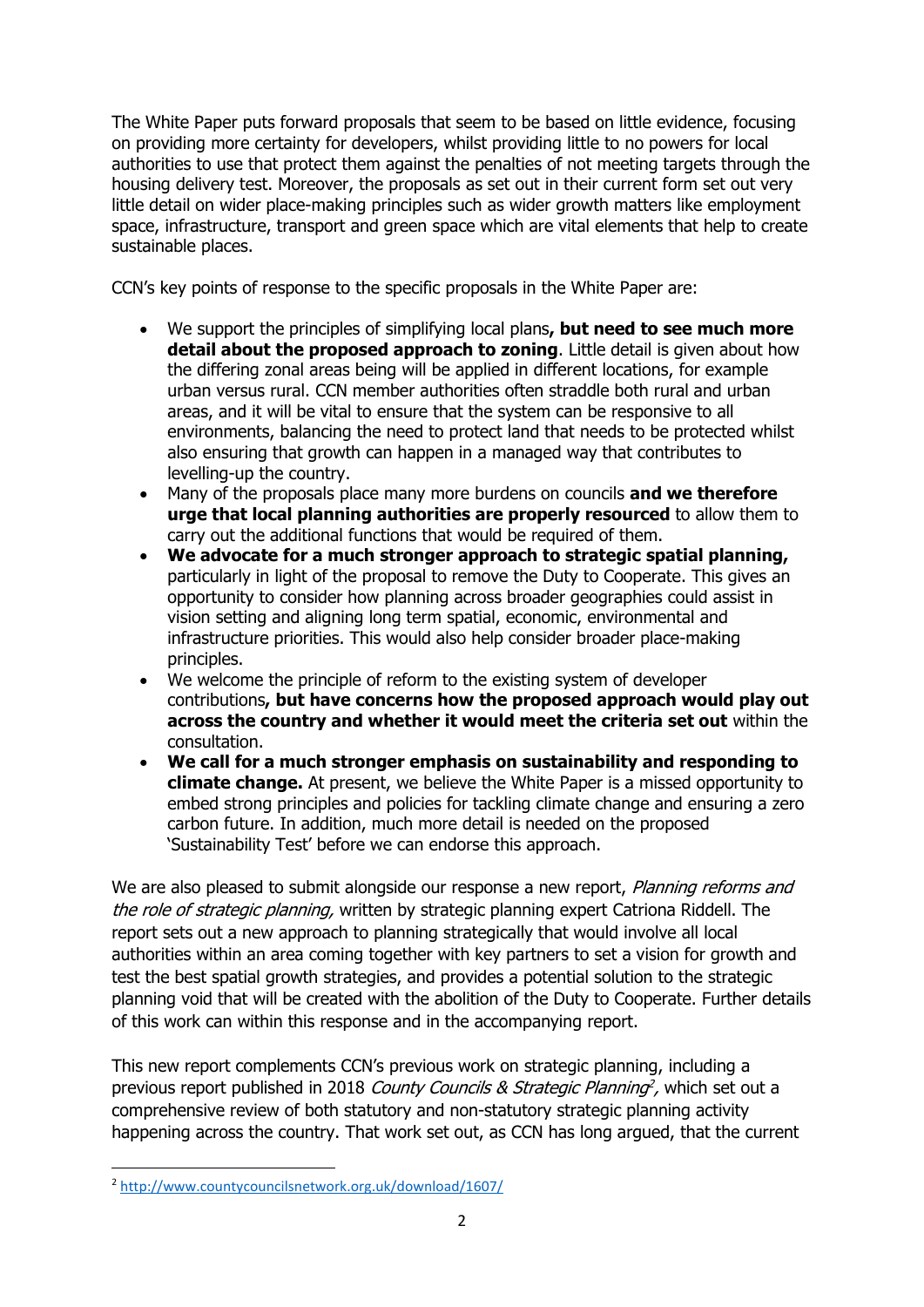strategic planning system, based on the voluntary mechanisms provided by the Duty to Cooperate, is insufficient to deliver comprehensive coverage of local plans and support the delivery of the 300,000 homes per year target. Instead the report advocated for a placebased approach to strategic planning that aligns spatial, infrastructure and economic priorities through statutory joint arrangements.

Our response has been informed by joint workshops undertaken with the Local Government Association and District Councils Network, along with steer from CCN member authorities. We also request that this response is read in conjunction with responses from any CCN member councils. As the proposals in the White Paper are taken forward and developed, CCN and it's members would welcome being involved in the co-design of these – particularly around cross-boundary strategic planning and the infrastructure levy. Our full response is outlined below.

## **Pillar One – Planning for development**

## **Overview**

**1. What three words do you associate most with the planning system in England?**

Fragmented, undervalued, essential.

**2. Do you get involved with planning decisions in your local area.**

CCN members are both upper tier county councils and unitary authorities and have differing responsibilities within the planning system. However, all are involved in planning decisions within their areas.

## **3. Our proposals will make it much easier to access plans and contribute your views to planning decisions. How would you like to find out about plans and planning proposals in the future?**

Not applicable.

## **4. What are your top three priorities for planning in your local area?**

CCN members have ambitious growth plans across the country, and the planning system will enable areas to balance competing demands in addition to being a tool that can assist in recovery and 'levelling-up' post-COVID. The top three priorities for the planning system for CCN members are:

- Housing ensuring that a range of housing is delivered to suit local incomes and needs. This should include an adequate supply of genuinely affordable housing, and housing that is suitable for older people with a range of needs.
- Economy supporting a strong economy and town centres, allowing established sectors to flourish and providing environment for start-ups and small and medium enterprises to thrive.
- Infrastructure ensuring that high quality infrastructure is delivered alongside homes. This includes a wide range of physical and social infrastructure from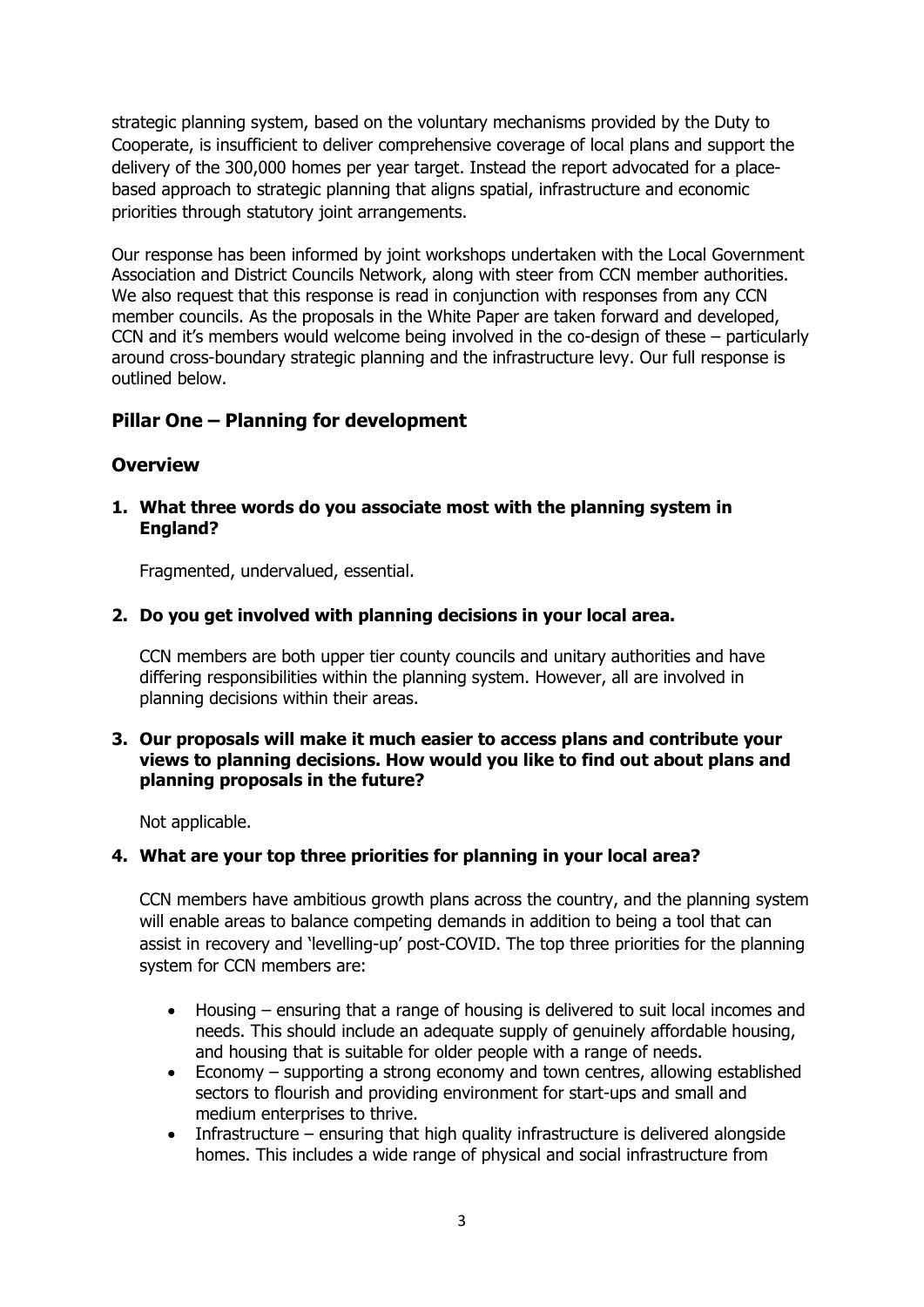roads and public transport, schools and doctors' surgeries, parks and leisure facilities and broadband and utilities.

Sustainability should be at the heart of the planning system, and run throughout the above ensuring the places and buildings we build now, and accompanying infrastructure, are fit for purpose and play their part in tackling and mitigating effects arising from the climate emergency. Taken together, these principles would ensure that places are inclusive and sustainable, supporting growth and encouraging healthy places.

There are, however, a lot of underlying factors that need to be addressed to allow the system to work more effectively. Whilst it is right to give more certainty to developers, the whole system will need significant investment – particularly in local authority resources to enable them to cope with an extremely front-loaded system.

CCN has also previously welcomed recommendations in various independent Government commissioned reports such as the Letwin Review on Build Out Rates<sup>3</sup> and the Local Plans Expert Group<sup>4</sup>. We believe that these should be revisited at a time of wholesale change. More strategic plan making would ensure that growth priorities and investment plans are aligned at the higher-than-local level, more diverse housing developments are proven to achieve faster build out rates, and better land value capture would enable more high-quality infrastructure to be delivered. Whilst the priorities for the system are to deliver high quality housing, ensure quality economic development and infrastructure, this must be underpinned by a system that is fair and equitable.

## **A New Approach to Plan-Making**

## **5. Do you agree that Local Plans should be simplified in line with our proposals?**

CCN supports the principle of simplifying local plans, including broadly zoning areas to indicate the level of development that can be expected, but have concerns over some of the proposed approaches. It is extremely important that the system remains flexible to changing circumstances and there is little detail in the White Paper around how the new system would work in practice, particularly around different uses, nor is there any supporting evidence that would suggest this new approach would meet the aims outlined in the White Paper.

The White Paper also gives little detail on how it envisages the differing zonal areas being applied in different locations, i.e. urban versus rural. CCN member authorities often straddle both rural and urban areas, and it will be vital to ensure that the system can be responsive to all environments, balancing the need to protect land that needs to be protected whilst also ensuring that growth can happen in a managed way that contributes to levelling-up the country.

The principle of a plan-led system is well established across England, but authorities often get so far in preparing plans that meet the latest set of requirements before further changes to national policy are consulted on effectively taking the system back to

3[https://assets.publishing.service.gov.uk/government/uploads/system/uploads/attachment\\_data/file/752124/](https://assets.publishing.service.gov.uk/government/uploads/system/uploads/attachment_data/file/752124/Letwin_review_web_version.pdf) [Letwin\\_review\\_web\\_version.pdf](https://assets.publishing.service.gov.uk/government/uploads/system/uploads/attachment_data/file/752124/Letwin_review_web_version.pdf)

<sup>4</sup>[https://assets.publishing.service.gov.uk/government/uploads/system/uploads/attachment\\_data/file/508345/](https://assets.publishing.service.gov.uk/government/uploads/system/uploads/attachment_data/file/508345/Local-plans-report-to-governement.pdf) [Local-plans-report-to-governement.pdf](https://assets.publishing.service.gov.uk/government/uploads/system/uploads/attachment_data/file/508345/Local-plans-report-to-governement.pdf)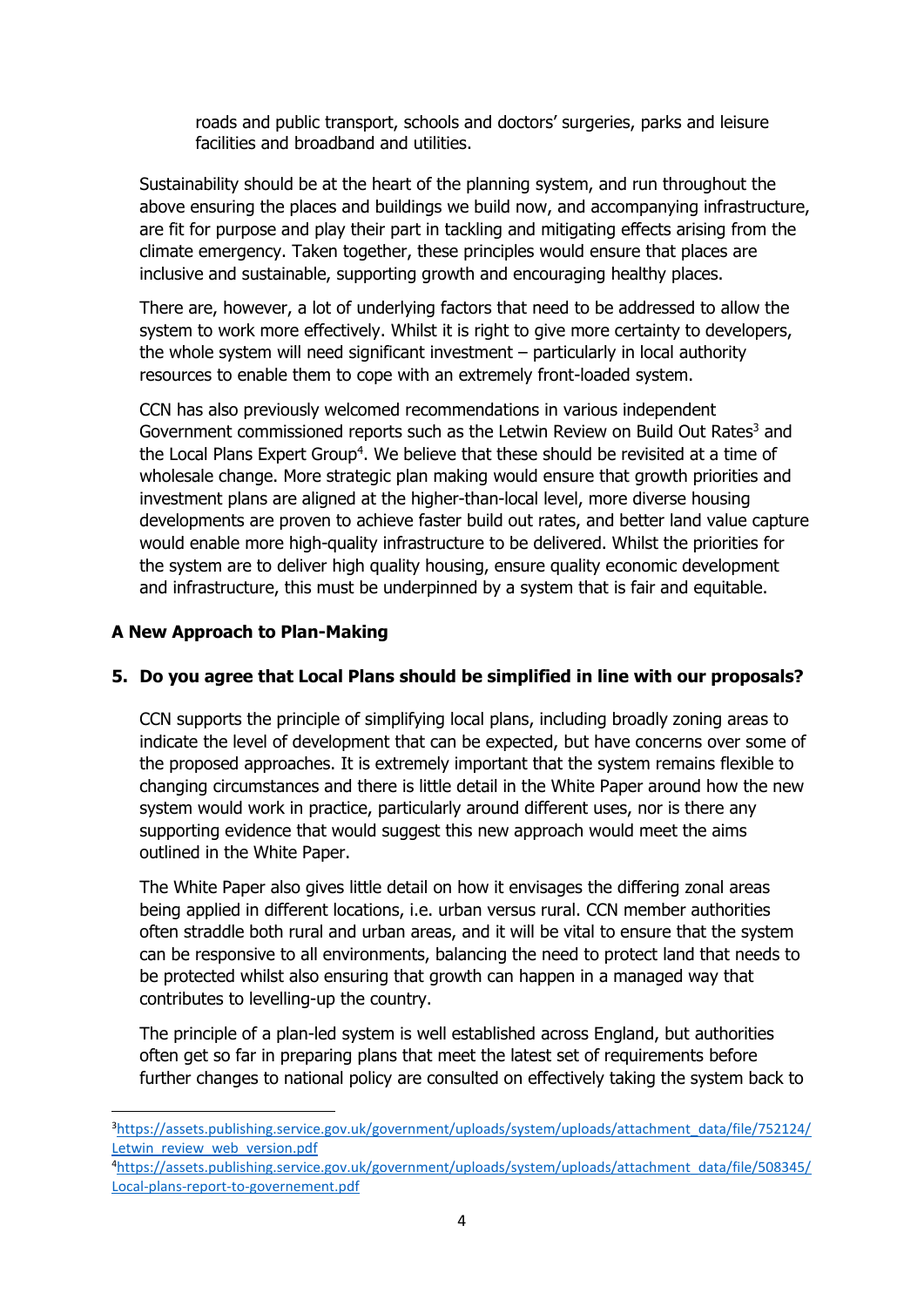square one. Local authorities need sufficient transition periods and lead in times to ensure that plans can reflect the latest national policy changes, and milestones should not be continually changed.

Before any new system is implemented across the country, we believe a pilot would be beneficial to understand how the proposed system would work in practice. Co-designing a new system with the authorities that would be responsible for implementing it would allow for tweaks and improvements to be made so that the system is as effective as it can be.

Capacity and resources also need to be considered in conjunction with the proposed changes. The makeup of planning policy teams has altered dramatically over time, with many planning authorities now having a small dedicated policy team. The proposed changes to system would place much more emphasis on a local plan and would be much more labour intensive, particularly in light of growth areas permitting outline planning permission. The proposals would therefore require significant investment in planning departments and teams in order to facilitate the proposed changes.

We provide answers to further questions around the different areas later in this response.

## **6. Do you agree with our proposals for streamlining the development management content of Local Plans, and setting out generally development management policies nationally?**

CCN members can see the merits of a streamlined approach to development management policies but believe a completely streamlined, national approach may not be agile enough to respond to distinct local issues. Development management policies allow authorities to assess proposals in line with their vision for an area, and in relation to the local context, so we believe that local discretion is vital.

## **7. A) Do you agree with our proposals to replace existing legal and policy tests for Local Plans with a consolidated test of "sustainable development" which would include consideration of environmental impact?**

CCN members agree with the approach to simplify the existing legal and policy tests with a consolidated test of "sustainable development". A simpler test could speed up the process of getting a plan in place. However, the White Paper gives little information about how this would work in practice, or what the principles lying at the heart of the new test might be. Any new test must be rigorous enough to ensure that the environment impact of proposals, and the sustainability of new development, can be appraised. CCN also supports the LGA's point in their response that any new legislation must align with the ambitions of the Government's 25 Year Plan to Improve the Environment.

We also believe that there needs to be a much stronger emphasis on the creation of sustainable communities as well as the sustainability credentials of individual development. Much needs to be done across the Built Environment to secure a reduction in carbon emissions and ensure that new homes, and other development, is net zero. The planning system provides authorities with the tools to make this achievable  $-$  and this will be necessary to meet climate change targets, and this must not be a missed opportunity to ensure that this happens.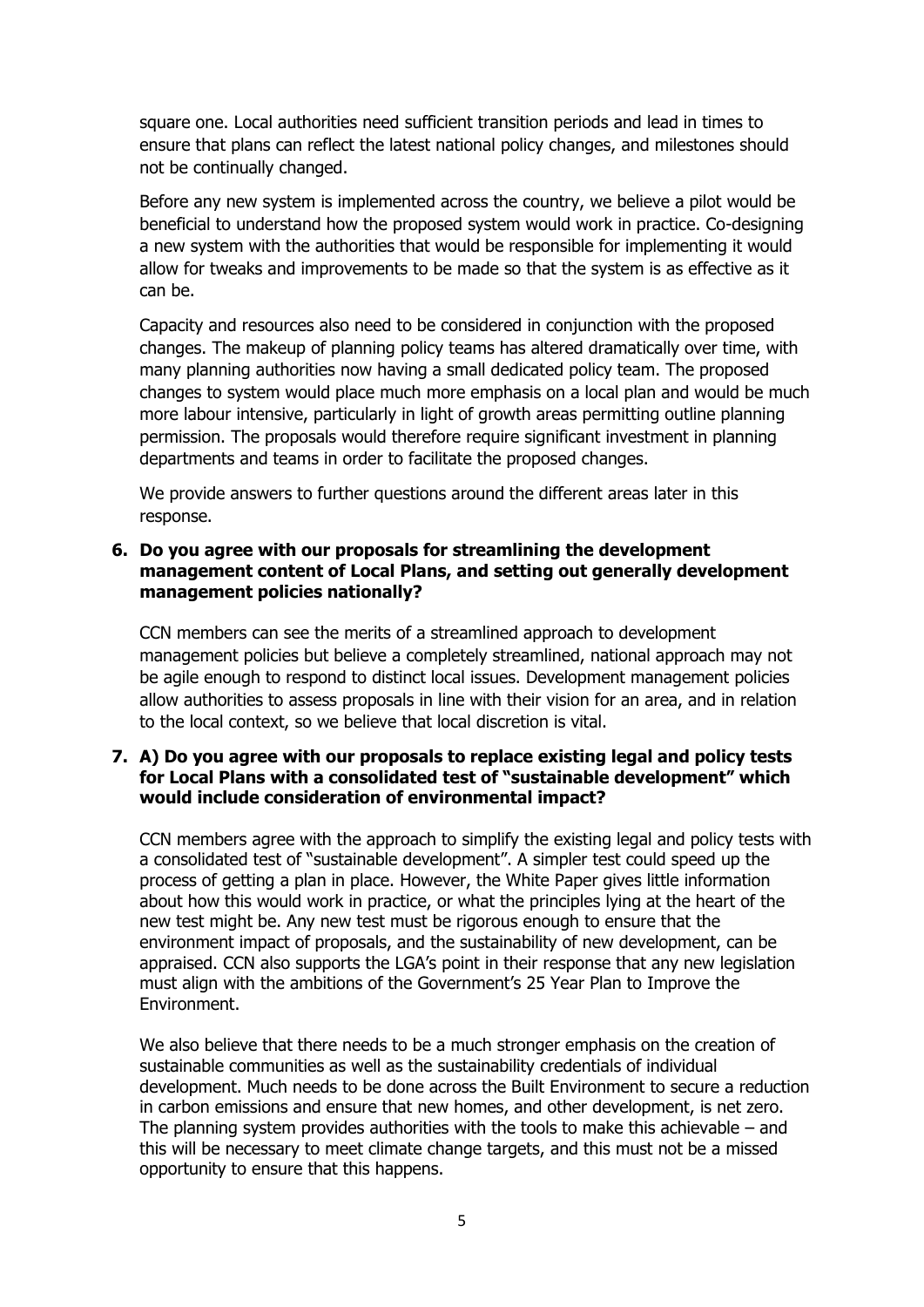## **B) How could strategic, cross-boundary issues be best planned for in the absence of a formal Duty to Cooperate?**

CCN has long advocated for a stronger approach to strategic spatial planning believing the void between the local planning authority level and national policy level has led to a lack of a joined-up approach to planning across boundaries in relation to strategic infrastructure and investment. There has been no statutory strategic planning within England's planning system since 2011, when Regional Spatial Strategies were scrapped. Whilst there have been various attempts to introduce mechanisms, such as the Duty to Cooperate and the Statement of Common Ground, these have largely failed to effectively bridge the strategic planning gap.

As mentioned at the beginning of this submission, and throughout the response, CCN believes that it is now more vital than ever to reintroduce strategic planning and provide a broader canvas to think about and agree a vision and strategic priorities for an area. Whilst CCN has called for this for a number of years, we have never put forward a proposed mechanism. In order to put forward a solution as part of our response, CCN has worked with Catriona Riddell, a strategic planning expert, on a solution to fill the strategic planning void.

We attach a copy of the report, Planning reforms and the role of strategic planning, with this submission, but in summary the work highlights the need for a more integrated approach to strategic planning, and a system that supports long term sustainable growth as well as immediate economic recovery. In order to do this, the report proposes the following:

- **A new duty placed on all local authorities to support sustainable development.** These would replace or complement existing powers to promote wellbeing and should be linked to the proposed new definition of 'sustainable development'. Powers would be effected by all local authorities, working collectively with strategic partners.
- **Designated Strategic Planning Advisory Bodies (SBAP) to support sustainable development.** These would be set up across the country and at a minimum should include all local authorities (both counties and districts in two tier areas) and combined authority mayor (where relevant), Local Enterprise Partnerships, Sub-national Transport Bodies and leaders from the environment and health sectors. SPABs would come forward at locally agreed geographies but be agreed by the Secretary of State. SPABs would advise the Government on local growth priorities and how these support national objectives, and on local plan housing targets, ensuring that different spatial strategies have been fully tested and can deliver specific sustainable outcomes.
- **An Integrated Strategic Framework (ISF) prepared by local authorities in collaboration with key strategic partners.** These would be prepared by every SPAB but would not be part of the statutory development plan. However, they would play a key role in guiding local plans, particularly in testing the most appropriate spatial strategies (including distribution of growth) for delivering the shared vision and objectives, and providing a framework within which the proposed new approach to local plan allocations could be implemented. Key spatial proposals in the ISF would then be taken forward and tested fully through the planning process.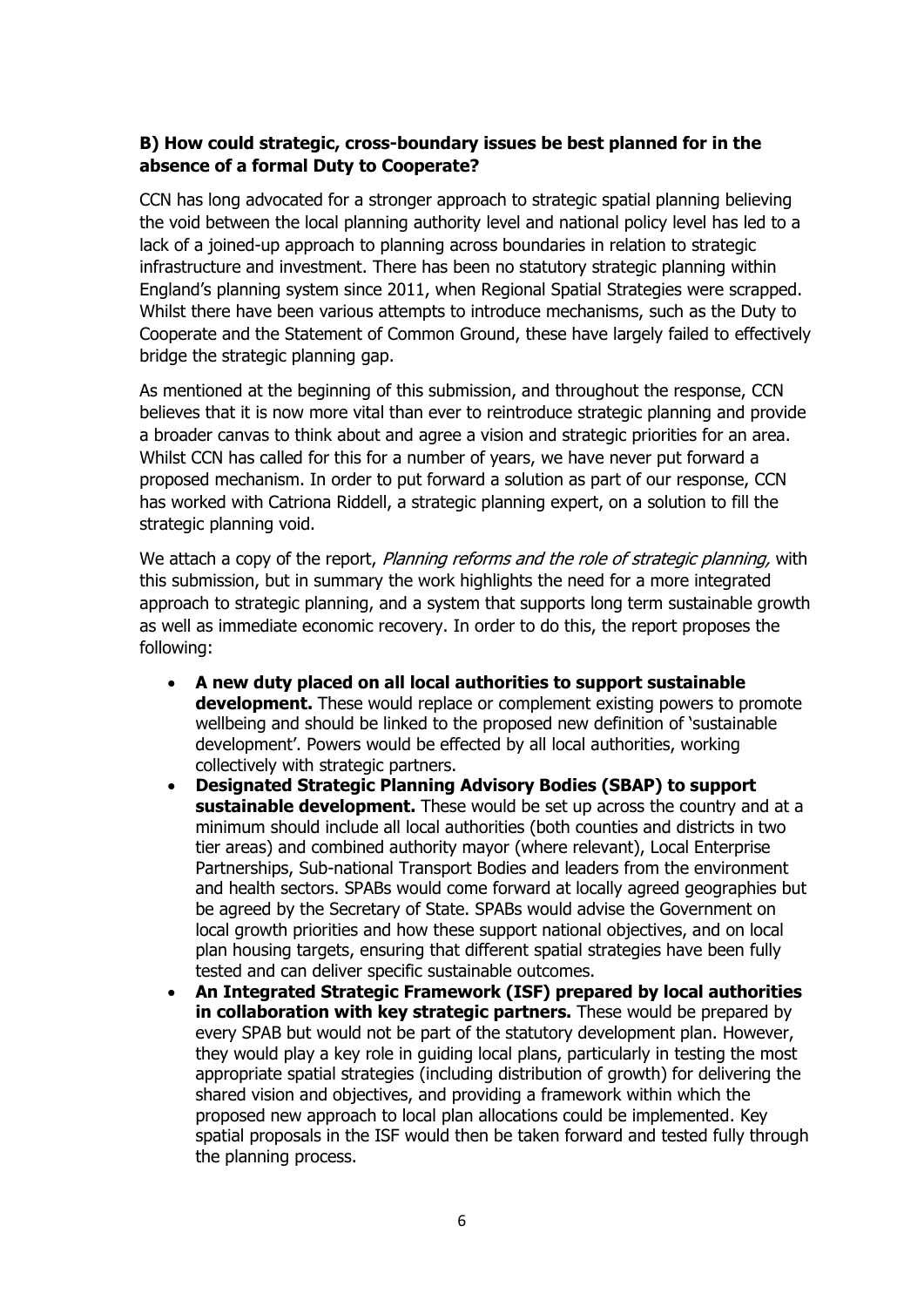• **A ten year rolling Strategic Delivery Plan prepared as part of the ISF.**  This would set out what strategic interventions (including any specific delivery vehicles) would be needed to implement the framework, when these interventions should be delivered and how key partners are contributing to the shared vision and objectives. It would also provide a basis for infrastructure funding and other strategic investment prioritisation. There would need to be clear responsibilities and accountabilities set out for all partners involved, with a robust risk management system with associated review mechanism(s) to highlight where a change in approach or intervention may be needed.

The report outlines how the proposed approach would provide a workable solution to the current strategic planning void and provide parity of role across all tiers of local government and stronger place leadership. It will also pave the way for a faster and more deliverable planning system with reduced risk of challenge and a clearer framework for developing the area-based approach set out in the Planning White Paper. Finally, it will allow for stronger alignment between local and national priorities, and a clearer framework for allocating and prioritising national and sub-national funding.

The work was developed by Catriona Riddell in conjunction with a range of planning experts. CCN supports the principles of this approach believing that they would bring partners together, allowing areas to set a vision across a broad area, and agree investment and strategic infrastructure priorities. This broader approach would help to put place-making at the heart of the planning system, whilst delivering objectives such as increased housing growth and levelling-up.

Over the coming weeks and months CCN will and we would welcome the opportunity to discuss the proposals with MHCLG in further detail. We will also be working with other sector bodies to test, develop and refine the proposals.

## **8. A) Do you agree that a standard method for establishing housing requirements (that takes into account constraints) should be introduced?**

As we set out in our response to the previous consultation on Technical Changes to the Planning System, CCN agrees with the principle of a standard methodology to assessing local housing need – this reduces uncertainty, increases transparency and can help to provide significant savings to local authorities who would otherwise appoint independent consultants to prepare a housing need assessment. We also agree with the principle of a binding housing target, where there is a process of negotiation and agreement with the local planning authority before a binding target is set.

However, housing markets are extremely complex and CCN has concerns that the new methodology, which is proposed to be binding through the White Paper, will not be sophisticated enough to reflect local circumstances or local ambition to increase housing delivery. The use of an algorithm, particularly to factor in local constraints, we believe will be a crude tool and has the potential to undermine the democratic plan-led system.

The new approach is also concerning as it appears to remove local democratic control over housing numbers, instead returning to a national approach. The White Paper also does not give any detail over the proposed process that will be used in order to assess constraints and ensure that the housing target that is given to an area is realistic and deliverable. Whilst the proposal to keep some standard method is welcome, CCN members disagree that the final target should be taken out of their hands, and set by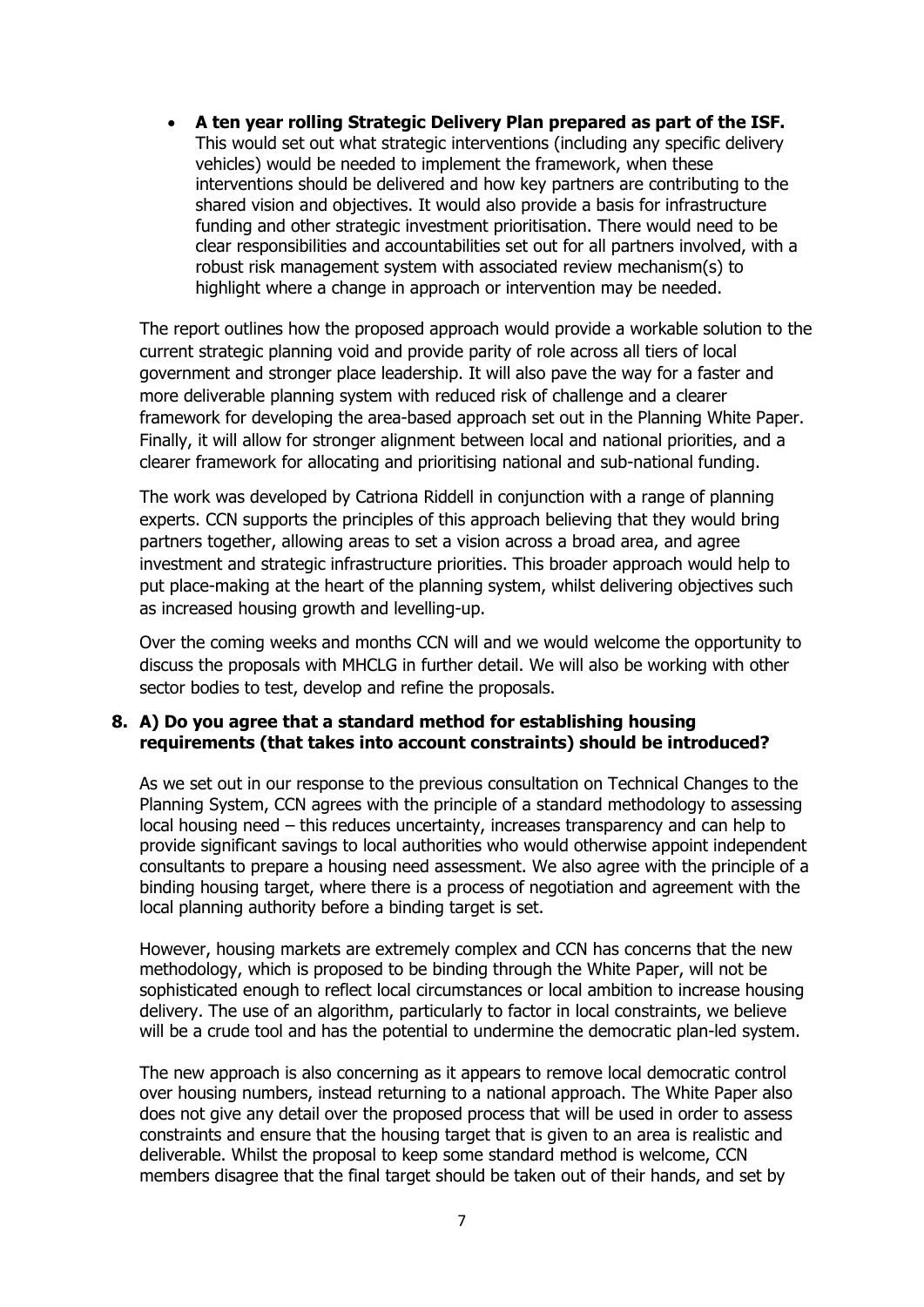national Government. Authorities also have innate knowledge of their areas, and will be able to factor in a multitude of considerations that can't be considered by automating the process, such as knowledge of developers that operate in the area, when setting and agreeing housing targets.

We believe that it is helpful to look back at how housing targets were agreed before 2010 that the system removed the national setting of mandatory housing targets. Before 2004, the statutory development plan comprised structure and local plans. Housing targets for Structure Plans were set in Government policy – through Regional Planning Guidance – but were based on advice and evidence developed by the structure plan authorities and were tested at examination. These were mandatory for each structure plan area but county councils then distributed this to each local planning authority.

Between 2004 and 2010, the statutory development plan comprised Regional Spatial Strategies (RSS) and Local Development Frameworks. Housing targets (at local planning authority level) again were set by Government and were still mandatory, this time through RSS, but were based on evidence and the advice from counties, UAs and National Parks who had a statutory advisory role (set out in Section 4.4. of the 2004 Act) and an examination. Each Section 4.4. authority developed the sub-regional strategy for their area within the region and advised on local plan distribution.

Previous regime's of setting housing targets have clearly been subject to collaboration with the relevant authorities, and we believe that this approach should be taken forward if the standard method is changed and becomes binding. This is increasingly important in the context of the Housing Delivery Test, where authorities can be penalised for not delivering against their target, and will allow for realistic targets to be set – which may be higher or lower – depending on local constraints and ambitions.

CCN's own analysis of the work by Lichfields, which estimates how housing targets might change as a result of the new method, shows that across the majority of CCN member areas the housing target using the newly proposed method would increase. However, across a few county areas, the numbers would set to decrease. In addition, analysis by the LGA, which includes metropolitan areas as well, shows that rural areas could be disproportionately affected by the new method with higher housing growth in these areas. Whilst CCN members welcome the ambition of more housing growth within their areas, this must be matched with the right infrastructure. County areas in particular face huge infrastructure funding gaps, and an increase in the number of homes in these areas will put pressure on existing infrastructure, from roads and public transport to doctors' surgeries and schools.

The suggestion to remove the duty to co-operate should also be taken into consideration when analysing the changes to the standard methodology. The duty-to-cooperate is currently the only mechanism that facilitates discussions around cross-boundary strategic issues. Although it has largely failed as an effective mechanism for strategic planning, CCN believes that the Government should consider it's replacement prior to implementing any changes to the system.

A more effective approach to strategic planning is necessary for a multitude of reasons. In high growth areas, particularly those in the South East with a high proportion of Green Belt land, authorities may struggle to accommodate all of their housing requirement within their authority boundary. A more effective strategic planning mechanism that looks at places over a wider geography would help to distribute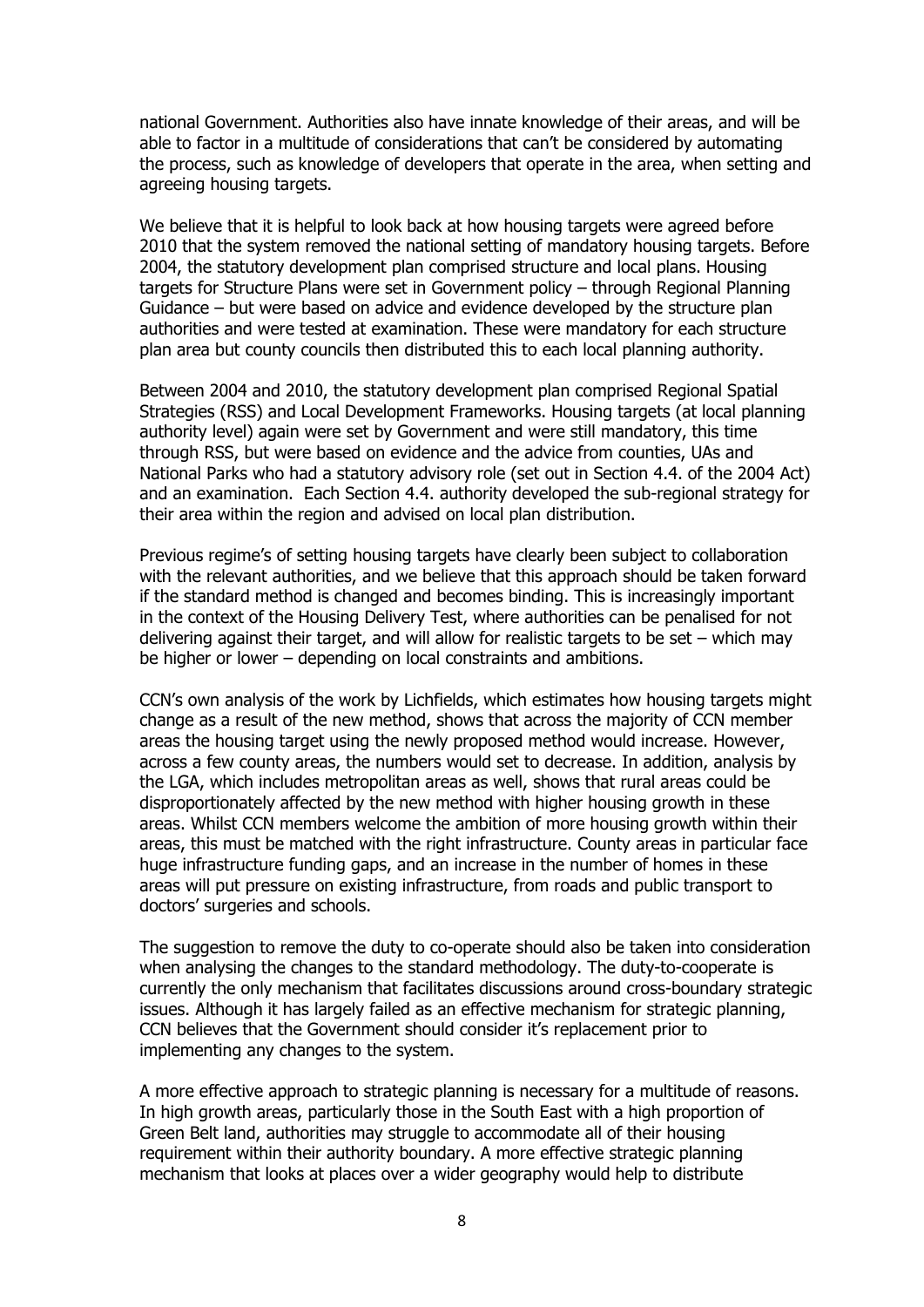development more effectively, particular in areas that will struggle to meet their need. It would also assist in agreeing infrastructure priorities and a plan for investment which the system currently lacks. As noted above in question 7B, CCN supports the work of Catriona Riddell which has set out a strong approach to build a more effective strategic planning mechanism, and we endorse the principles and approach of this work.

Finally, we would raise the key issue of local authorities not having any control over build out rates. As set out in the final report of the Letwin Review, large sites can often be slow due to housebuilders not wishing to affect market absorbency rates. This must be taken into consideration in future housing delivery tests, when a local planning authority is doing all it can to allocate land and planning to meet housing need.

## **B) Do you agree that affordability and the extent of existing urban areas are appropriate indicators of the quantity of development to be accommodated?**

These are two important factors that should be considered as part of any future housing requirement, but as mentioned above in our response to question 8A, housing markets are extremely complex and a variety of indicators will need to be considered and debated before any targets are set.

## **9. A) Do you agree that there should be automatic outline permission for areas for substantial development (Growth areas) with faster routes for detailed consent?**

Whilst we support the principle of providing more certainty through the planning system, we are concerned over the intensive work that would be required by planning authorities in order to grant outline permission at the local plan stage. This is particularly the case for areas that are able to allocate a number of growth areas which would require multiple outline consents to be worked on concurrently.

The proposed timescales for getting a Local Plan in place is also a key concern, as are the time and cost implications, if allocations are to be accompanied by design codes and masterplans. Whilst we again agree with the principle of increased use of design codes and masterplans within the system, the target of 30 months to complete a local plan is likely to be very unrealistic.

In addition, it seems like a waste of time to require councils to go through such an exercise when developers and/or landowners can utilise the existing system to apply for full planning permission if they wish to pursue an alternative scheme that isn't covered by the outline permission in place.

## **B) Do you agree with our proposals above for the consent arrangements for Renewal and Protected areas?**

Once again, we support the principle of providing more certainty through the planning system but remain sceptical about how this proposal will work in practice, including how increased use of permitted development rights for a fast-track to beauty will result in higher quality design. In addition, the promise of faster routes to permission seem undeliverable when local planning authorities are under pressure to prepare plans in a very short time frame alongside supporting design codes and masterplans. If this is to be truly deliverable, planning departments will need significant resourcing.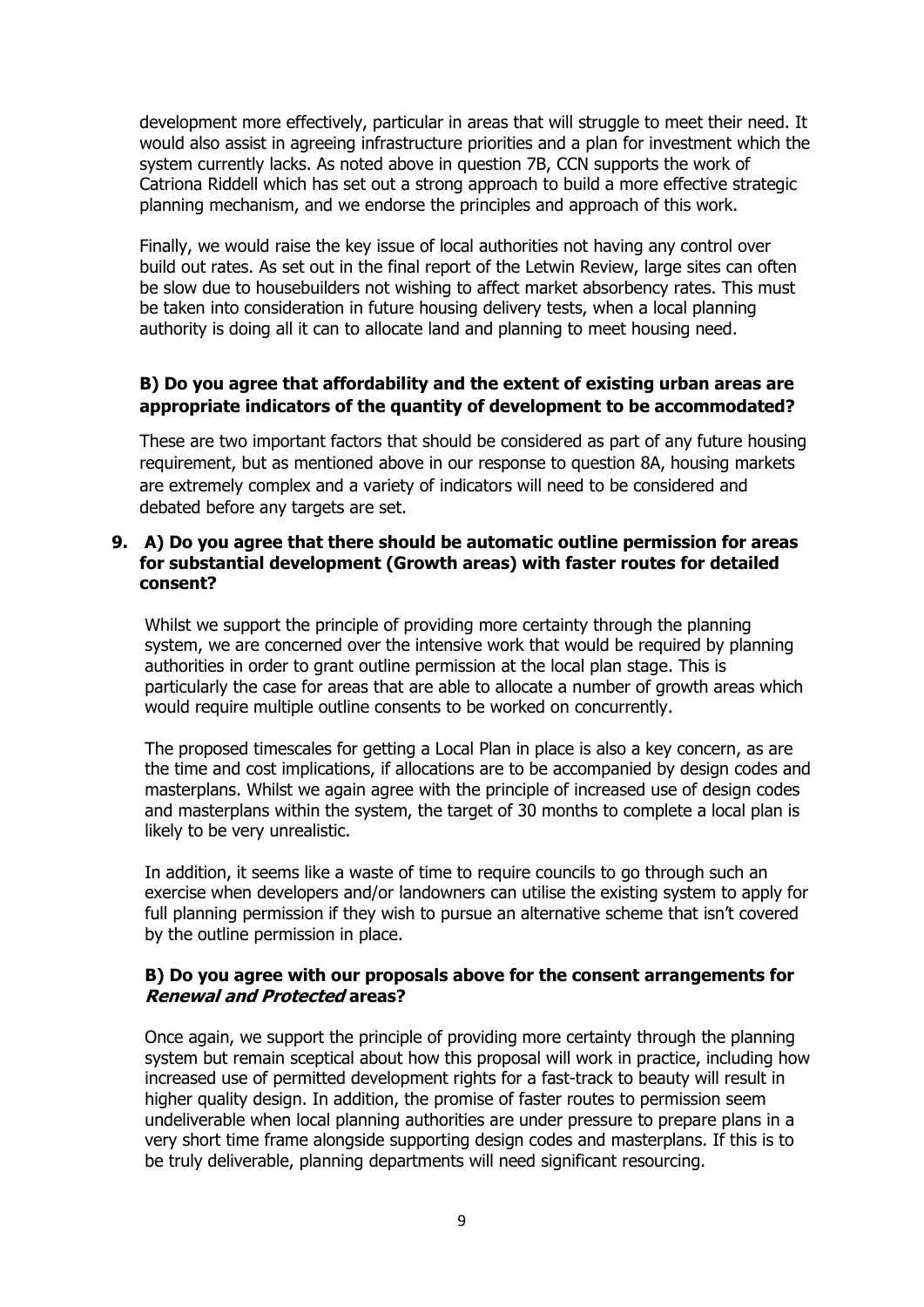We would agree with the approach to consolidate other existing routes to permission such as simplified planning zone, enterprise zones and brownfield land registers, but the details of this must be consulted on before being taken forward.

## **C) Do you think there is a case for allowing new settlements to be brought forward under the Nationally Significant Infrastructure Projects regime?**

We would not agree with this approach as this removes locally-led democratic control for schemes which would have a significant impact on a local area. Instead, we would advocate for the model set out in the report we are submitting alongside this response by Catriona Riddell. An enhanced approach to strategic planning would assist in testing the best locations for development, including growth areas, but will remain democratically-led with the opportunity for significant community engagement.

This could be explored in conjunction with reformed Development Corporations to deliver large scale projects. Some CCN member authorities have recent experience of establishing Development Corporations and would be willing to share their views as to how they could be reformed.

## **10. Do you agree with our proposals to make decision-making faster and more certain?**

CCN supports the proposals to make decision-making faster and more certain, including the increasing use of digital tools to make this happen. This will require significant upfront investment, not only in technology, but also in training. Changes to digitise the system would need to be accompanied with a change in process to ensure adequate upfront community consultation, if that is to be the main way that communities are consulted on in the new system.

CCN supports the aspiration for greater standardisation of technical supporting information – this will make applications more transparent and accessible to scrutinise and should speed up the system.

We do not agree with the proposal that automatic refunds should be given if an application is not determined within the statutory time limit. Often this is due to a lack of information or additional supporting evidence from applicants and authorities should not be penalised for this. We support the LGA's call for greater incentives rather than penalties for things that authorities cannot often control.

## **11.Do you agree with our proposals for accessible, web-based Local Plans?**

We support the approach to make Local Plans web-based and more accessible. The planning system would benefit from being more communicated more visually, so that communities can actively participate in the system and understand what is proposed, how it will look and what benefits development will bring to an area. It also likely that a digitised system of plans will be quicker to update, making revisions and updates easier to undertake.

Once again, we reiterate that authorities will need additional resources to undertake these changes.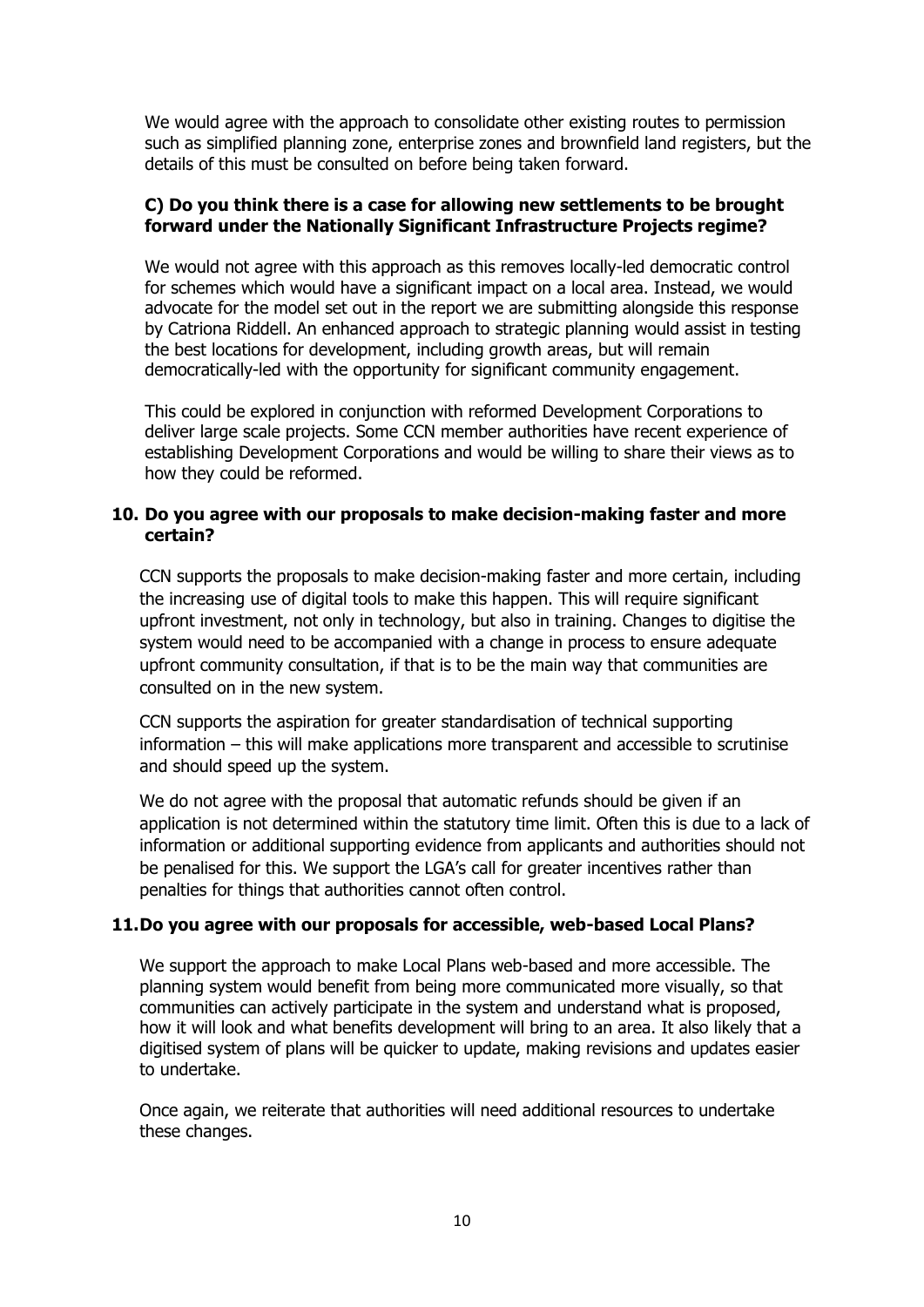## **12.Do you agree with our proposals for a 30 month statutory timescale for the Production of Local Plans?**

As mentioned earlier in our response, CCN members believe in the plan-led system, and understand the importance of getting a plan in place expediently. However, with much of the focus placed up-front on the system, with plans setting both outline permission and permission in principle, and a stronger emphasis on the use of design codes and masterplans, we believe that the 30 month statutory timescale is not realistic to get new plans in place.

This is particularly true when it is considered that the main practice of community engagement will also be at the plan-making stage, despite a lack of detail around how a new model of community engagement will work. There is a risk that putting pressure on authorities to get a plan in place with sanctions for not delivering will reduce or limit the opportunity for meaningful engagement with communities, particularly if there is reduced opportunity to comment on schemes as they come forward.

Greater capacity in resources across the sector - in local planning authorities, highways authorities and the Planning Inspectorate – will be needed to support this ambition.

## **13.A) Do you agree that Neighbourhood Plans should be retained in the reformed planning system?**

We agree that Neighbourhood Plans should be retained in the reformed planning system, as they increase local participation in the system. They could also provide a useful form for preparing localised design codes that meet the aspirations of communities.

If Neighbourhood Plans are to remain a part of the system, we believe that additional funding will be necessary in order to ensure that every place across the country has the recourse to prepare one if they choose.

## **B) How can the Neighbourhood Planning process be developed to meet our objectives, such as in the use of digital tools and reflecting community preferences about design?**

We agree that increased use of digital tools could make the Neighbourhood Planning Process more responsive and agile. Local authorities will need to be adequately resourced for any changes.

## **14. Do you agree there should be a stronger emphasis on the build out of developments? And if so, what further measures would you support?**

We agree that there should be a stronger emphasis on the build out of developments. As the LGA have stated nine in 10 planning applications are [approved by councils,](https://www.local.gov.uk/housing-backlog-more-million-homes-planning-permission-not-yet-built) and more than a million homes given planning permission in the last decade have not yet built<sup>5</sup>. Whilst we support the principles throughout this consultation of speeding up and providing more certainty through the planning system, this must be complimented with

<sup>5</sup> <https://www.local.gov.uk/housing-backlog-more-million-homes-planning-permission-not-yet-built>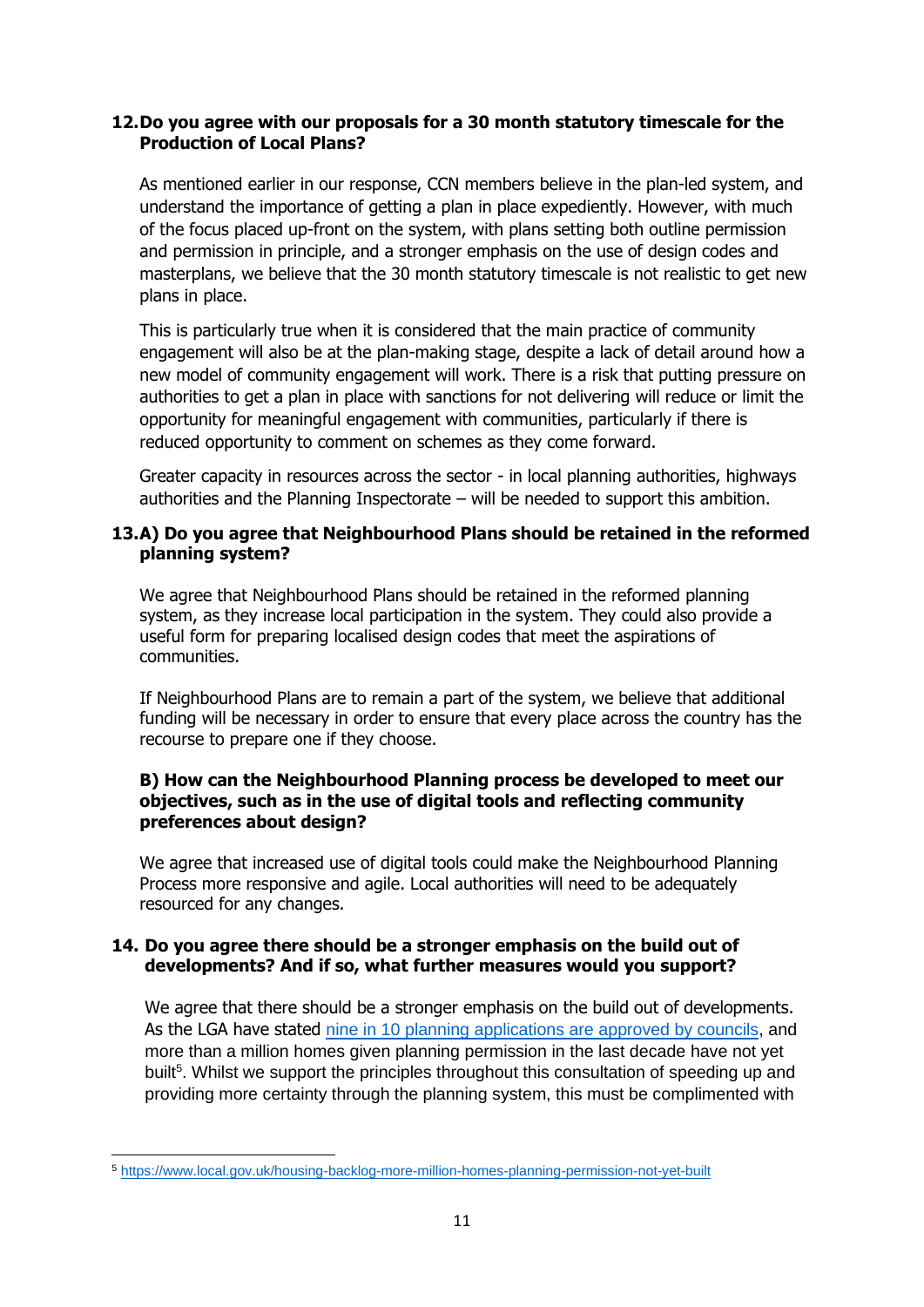additional measures that place onus on developers and landowners to build out once they have been given planning permission.

There are ways that quicker build out rates could be encouraged through planning policy, including implementing the recommendations of the Letwin Review to diversify housing development and rely less on homogenous developments. The Letwin Review states:

"if either the major house builders themselves, or others, were to offer much more housing of varying types, designs and tenures including a high proportion of affordable housing, and if more distinctive settings, landscapes and streetscapes were provided on the large sites, and if the resulting variety matched appropriately the differing desires and financial capacities of the people wanting to live in each particular area of high housing demand, then the overall absorption rates – and hence the overall build out rates – could be substantially accelerated."

We therefore urge the Government to take these recommendations into consideration as part of the new planning system – this would not only have the benefit of speeding up build out rates, but also providing a range of housing suitable to a range of incomes.

Finally, consideration should also be given to penalties on developers who do not build out sites as agreed. Such sanctions could include council tax charges for any new home that is not built, or business rates forward charged on commercial development that does not come forward. Often, building rates are completely out of control of local authorities, so they must be given some tools that they can use to encourage build out of schemes if they are to be held to account through the Housing Delivery Test.

## **Pillar Two – Planning for beautiful and sustainable places**

## **15.What do you think about the design of new development that has happened recently in your area?**

Not applicable.

## **16.Sustainability is at the heart of our proposals. What is your priority for sustainability in your area?**

CCN members do not agree that sustainability is at the heart of the proposals set out in the White Paper. Aside from the introduction of a new simplified Sustainability Test, there is little content within the White Paper that evidences any of the new proposals will lead to better 'place-making' outcomes or provide a guarantee that the developments of the future will contribute to reducing carbon emissions and tackling climate change. We urge the Government to consider how the planning system can be given the tools to secure a more sustainable future – failure to do so will be a huge missed opportunity and runs the risk of leading to a failure to meet climate change targets.

## **17.Do you agree with our proposals for improving the production and use of design guides and codes?**

We agree that greater use of design codes could add value to the system and promote better quality design and neighbourhoods, but believe the system should not be bound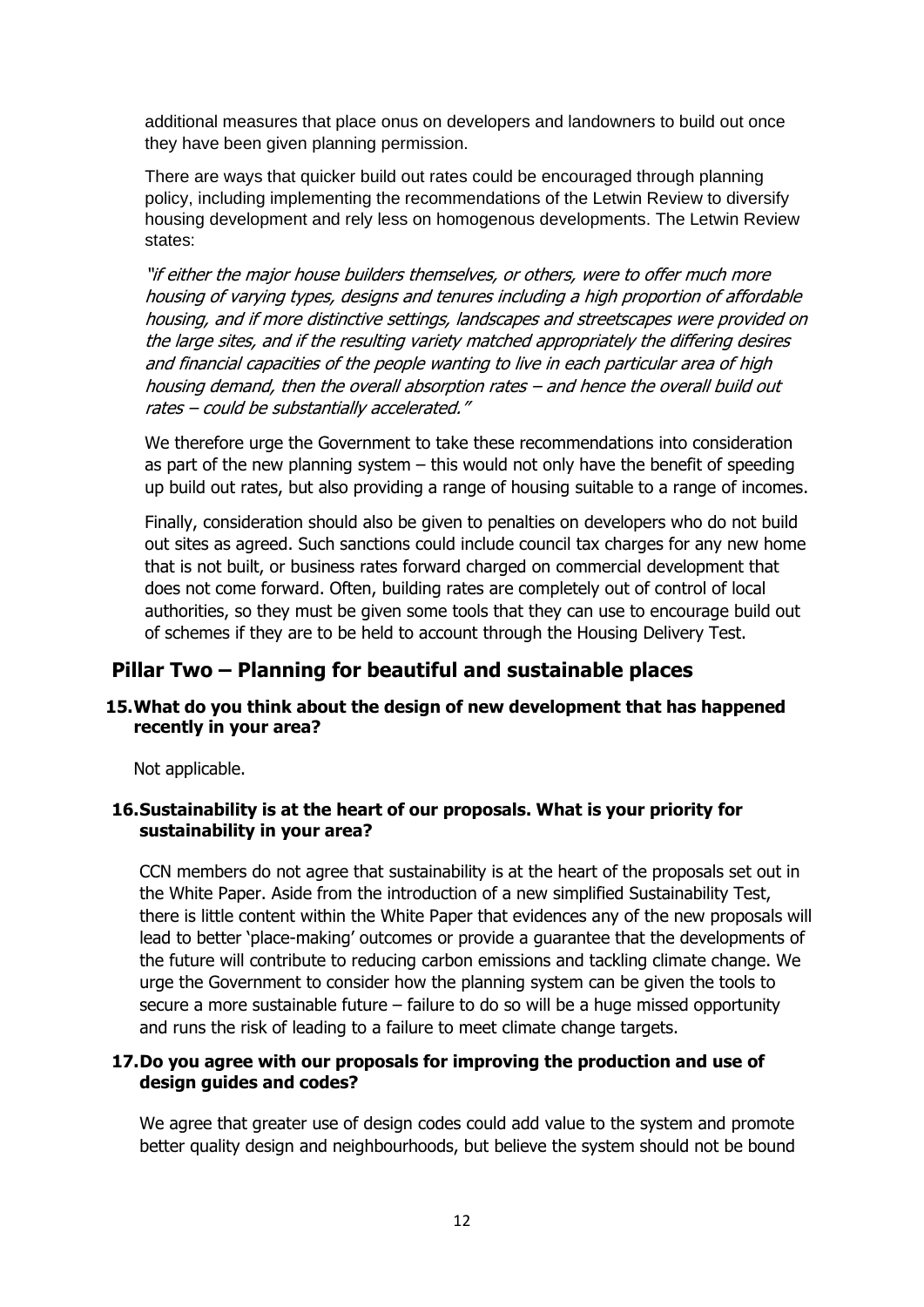to binding codes that inhibit creativity. We agree that it will be vital to update the National Design Guide, National Model Design Code and the Manual for Streets.

Although the White Paper states that the design codes will be used to uphold high environmental standards, there is no detail as to how this will be done. Clearly the creation of design codes will have resource implications for authorities, and this must be recognised.

## **18.Do you agree that we should establish a new body to support design coding and building better places, and that each authority should have a chief officer for design and place-making?**

We understand that proposals have already been announced for a new design body, announced by the Secretary of State on 22<sup>nd</sup> September 2020, tasked with driving up design standards and supporting local communities to produce design codes defining beautiful design in each community. It is vital that local government, as the bodies who will be responsible for taking design codes forward, is represented on any steering group that develop proposals in this area.

We support the proposals for additional in-house design skills and knowledge within local authorities. It is extremely important that they have in-house expertise ensure highquality design and scrutinise developments as they come forward.

## **19.Do you agree with our proposal to consider how design might be given greater emphasis in the strategic objectives for Homes England?**

We agree that design should be a consideration, but this should not take priority over other policy considerations such as the delivery of high-quality affordable housing and wider place-making principles.

#### **20.Do you agree with our proposals for implementing a fast-track for beauty?**

CCN members welcome the emphasis on design throughout the White Paper – high quality design can improve quality of life and general wellbeing – but believe that some of the proposals for implementing a 'fast-track' to beauty go too far to further deregulate the system. We can see the merit of updating the National Planning Policy Framework to make it clear that that schemes which comply with local design guides and codes have a positive advantage. These schemes will of course need to be assessed objectively against other material considerations, such as impact on transport, before they can be taken forward. We remain concerned around the proposals to legislate to require that a masterplan and site-specific code are agreed as a condition of any permission in principle which is granted through a plan given the time and resources that it will take to get these in place.

Our principal concern, however, is with the proposals to widen and change the nature of permitted development allowing developers to avoid the planning system and follow a national pattern book approach to intensify areas. Permitted development has not got a good track record of delivering high quality development across the country, and we would like to see more details around how the proposals would be assessed, including the details for any prior approval that would be required. Local authorities must also have recourse to assess proposals for the impact that development may have on an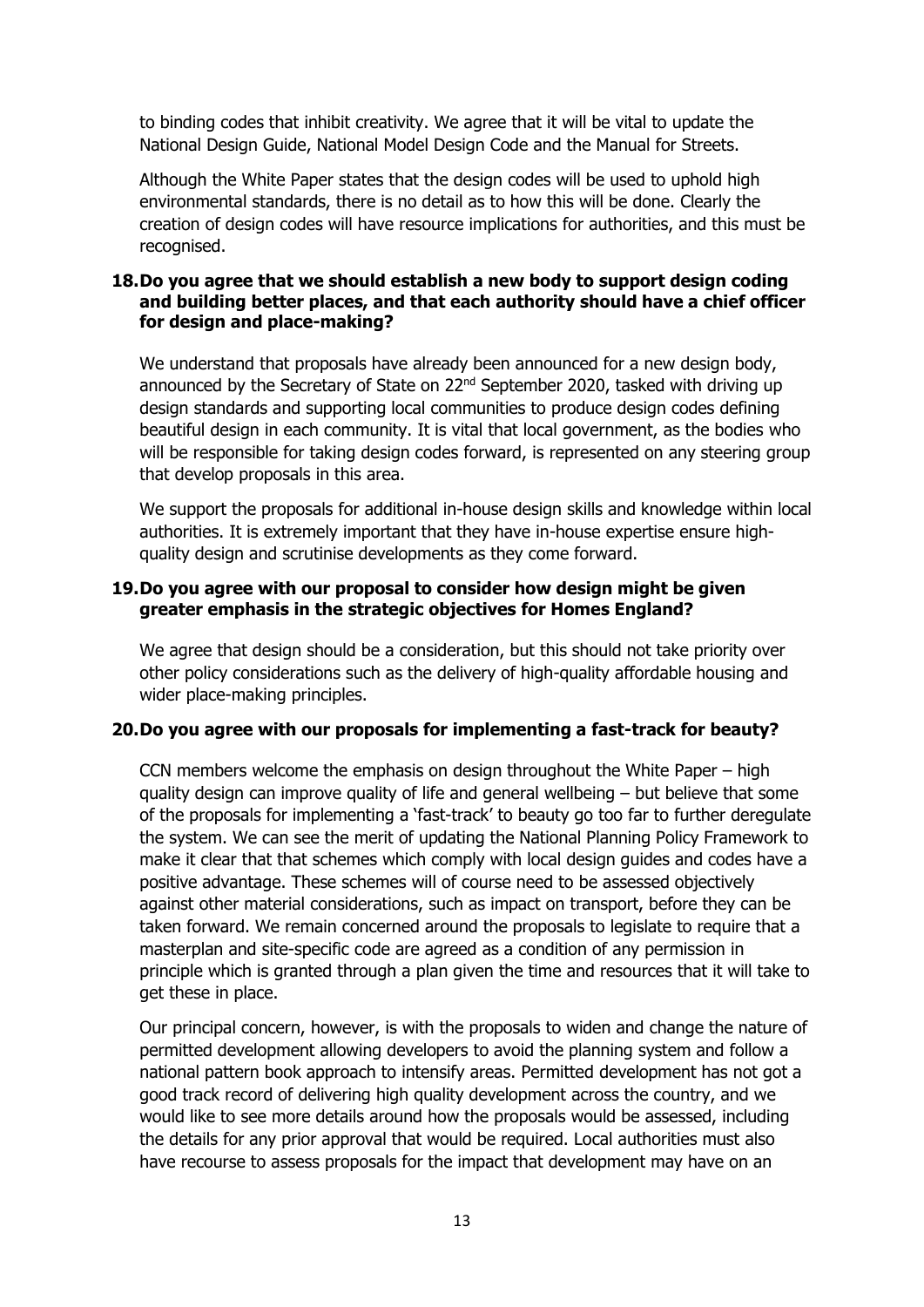area, and ensure that existing infrastructure is not put under increasing pressure as result.

## **Pillar Three – Planning for infrastructure and connected places**

## **21.When new development happens in your area, what is your priority for what comes with it?**

For CCN members, it remains of vital importance that the right infrastructure is delivered alongside new housing. This includes high quality, sustainable physical infrastructure from roads, cycle ways and railways to social infrastructure such as schools, health facilities, leisure centres and green spaces. A stronger approach to strategic planning should be central to ensuring housing and infrastructure are joined up, as we outline above in our response to question 7b.

## **22.A) Should the Government replace the Community Infrastructure Levy and Section 106 planning obligations with a new consolidated Infrastructure Levy, which is charged as a fixed proportion of development value above a set threshold?**

CCN has long advocated for reform to the developer contributions system believing that there are more effective ways to capture greater uplifts in land value to secure contributions towards infrastructure. Much of our work in this area has focussed on the infrastructure funding gap that CCN member authorities face. We are cognisant of the fact that the developer contributions system was not designed to be a panacea for infrastructure funding but believe that better methods of land value capture and guidance around viability would assist in collecting higher contributions than the current system.

CCN welcomes the principles of the new consolidated infrastructure levy as set out at point 4.5 of the White Paper, particularly the proposals to ensure that any new levy remains responsive to market conditions. However, whilst the principle of reform is welcome, we are concerned that the new system would not address many of the concerns that CCN members face within the current system.

Our members bear differing planning responsibilities under existing planning regulations. Crucially, county councils lead on the provision of infrastructure, flood risk and on economic development that supports housing and other developments in district local plans. CCN's 11 county unitary members are responsible for both development planning and infrastructure delivery.

In two-tier areas the lack of joined-up working and lack of statutory duties on councils to work together means that county councils are often a recipient of the developer contributions system rather than playing a proactive role in its rate-setting, negotiation and collection. Any new system must ensure that both tiers of local government are able to secure adequate contributions for infrastructure, and we refer to the proposed approach set out in the report by Catriona Riddell that accompanies this submission. We believe that the Strategic Planning Advisory Bodies, as set out in the accompanying report by Catriona Riddell, could provide a forum to set rates and agree how infrastructure funding is spent, along with the potential to pool contributions to fund strategic infrastructure if there is a desire or need to do so.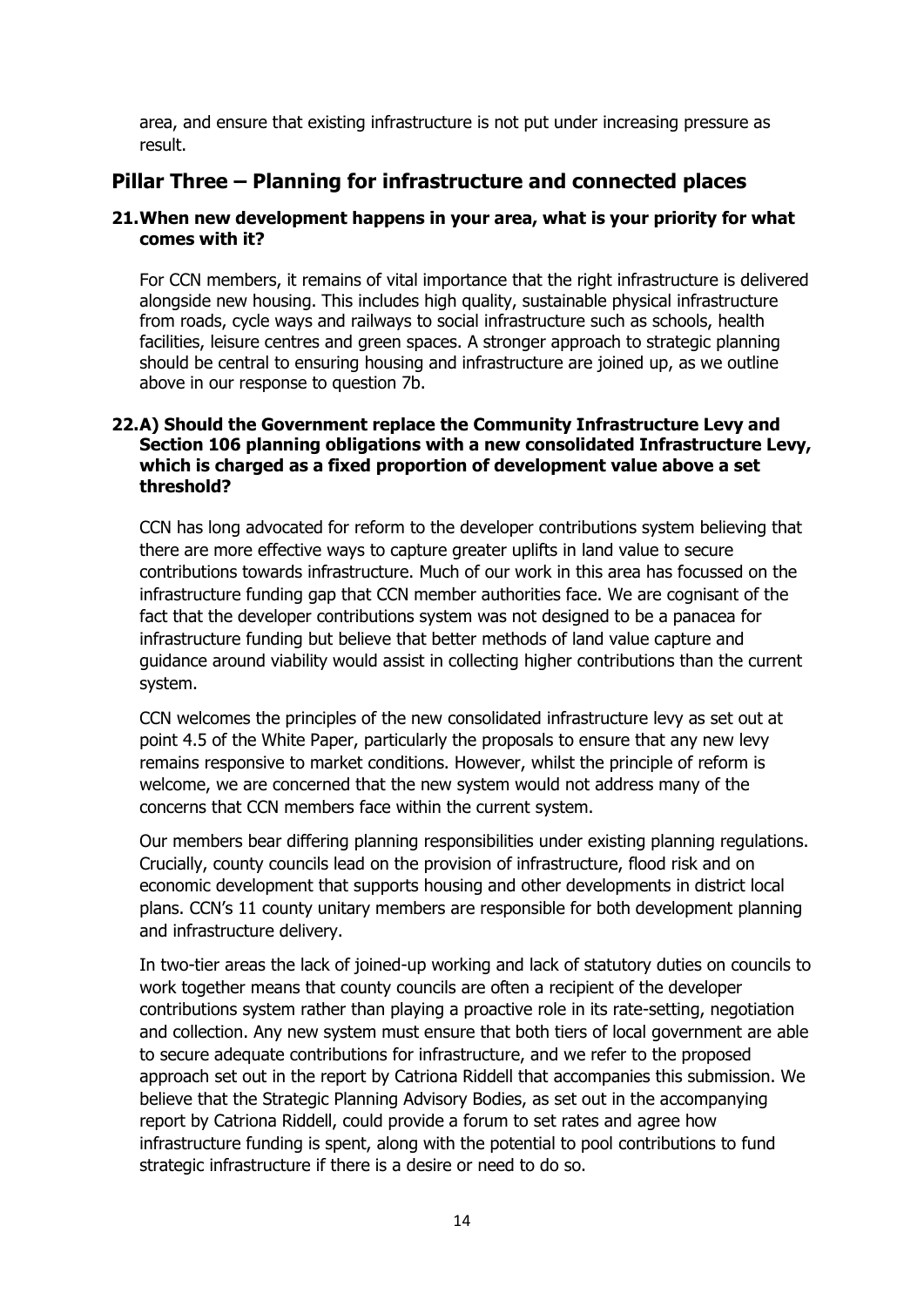In addition, CCN members are concerned that the Levy would not be sufficient to fund the required infrastructure that development would require in addition to affordable housing. Whilst we appreciate that authorities will have differing priorities and the levy will not be able to fund everything, it is vitally important that both are delivered and authorities are not pressured into making extremely difficult decisions and trade-offs as a result. Although the current system is not perfect, it's provisions do allow both affordable housing and other vital infrastructure to be delivered.

There are also other questions that would need to be answered around the process of paying the levy, including questions around the process of implementing the levy and making sure that it is fair. These questions include:

- Who would be responsible for valuing properties?
- How would changes in market circumstances be reflected?
- Would arbitration be required to deal with discrepancies?
- Would it be possible for authorities to receive the levy in phases, before a development is completed?
- How would it be guaranteed that gaming of the system is avoided?

As outlined in the introduction to this response, CCN members would be very willing to work with MHCLG to develop these proposals in further detail.

## **B) Should the Infrastructure Levy rates be set nationally at a single rate, set nationally at an area-specific rate, or set locally?**

If introduced, the levy should be set locally as local authorities will have an innate knowledge of the local land and property markets and will be able to set rates that reflect them. Setting rates nationally would lose local nuances and would likely have to be set too low so that most development would be able to capture some amount of levy.

The proposals set out by Catriona Riddell in the accompanying report *Planning reforms* and the role of strategic planning would provide a mechanism through Strategic Planning Advisory Bodies that would allow rates to be set at a strategic level, providing a level of consistency across a broad area, but allowing rates to be reflective of distinct areas in a similar way to CIL charging areas.

It is also unclear as to how the proposed consolidated levy would support the Government's agenda to level-up the country. Areas that have lower land values, which would therefore typically have to set a lower rate, will receive less thought the levy than higher value areas where rates can be set at a higher level. Areas that will be central to the levelling-up agenda will often have had significant underinvestment in infrastructure, and with lower land value and reduced contributions as a result, it is highly likely that another format of infrastructure funding would be necessary to unlock development potential. We would welcome further details of plans from the Government, including details of how funding streams such as the Housing Infrastructure Fund could be used to address these issues in areas with lower land values.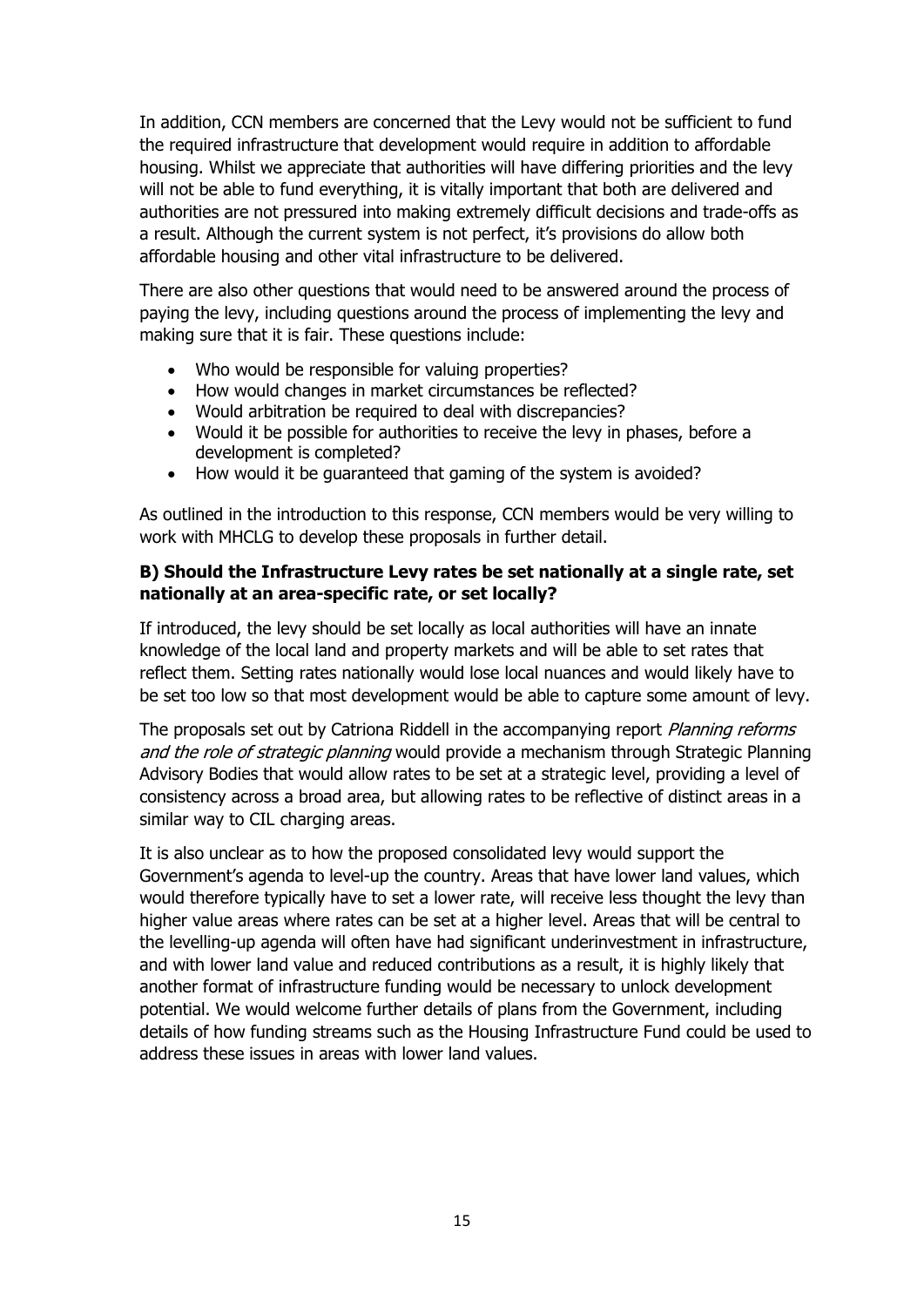## **C) Should the Infrastructure Levy aim to capture the same amount of value overall, or more value, to support greater investment in infrastructure, affordable housing and local communities?**

The principle of any Levy should be to capture the optimum amount of value that allows development to be viable, but also captures the highest amount of value to support investment in infrastructure, affordable housing and local communities. Any new Levy must be capable of providing adequate infrastructure related to new development, but must also allow authorities to respond to the cumulative impact of development to wider public infrastructure.

## **D) Should we allow local authorities to borrow against the Infrastructure Levy?**

We support the proposal to allow local authorities to borrow against any future levy, but have questions over how this would work in two tier areas. As mentioned in our response to 22a, the current two-tier system leaves county councils out of the process of setting rates and negotiating contributions with developers. As education, highways and waste disposal authorities, county councils must have recourse to a fair share of contributions, and should also be given the powers to borrow against future income.

## **23.Do you agree that the scope of the reformed Infrastructure Levy should capture changes of use through permitted development rights?**

Whilst overall CCN members do not support the principle of permitted development, we wholeheartedly agree with this approach, particularly in light of the increased emphasis on permitted development through this consultation. It is essential that any development, permitted or otherwise, contributes to local infrastructure.

When it comes to housing, we mirror the calls of the LGA and ask that, where required, local authorities should be able to secure on-site affordable housing where there is a need.

## **24.A) Do you agree that we should aim to secure at least the same amount of affordable housing under the Infrastructure Levy, and as much on-site affordable provision, as at present?**

We agree that any new levy should secure at least the same amount of affordable housing under the Infrastructure Levy, but for reasons set out above have concerns that this will not be possible under the new regime. We also remain concerned that if affordable housing delivery is prioritised, there will not be sufficient funding remaining to deliver other essential infrastructure.

## **B) Should affordable housing be secured as in-kind payment towards the Infrastructure Levy, or as a 'right to purchase' at discounted rates for local authorities?**

We believe that local authorities should have the flexibility to secure affordable housing in the most appropriate way for the site, and to allow them to deliver homes that best meet the needs of their communities.